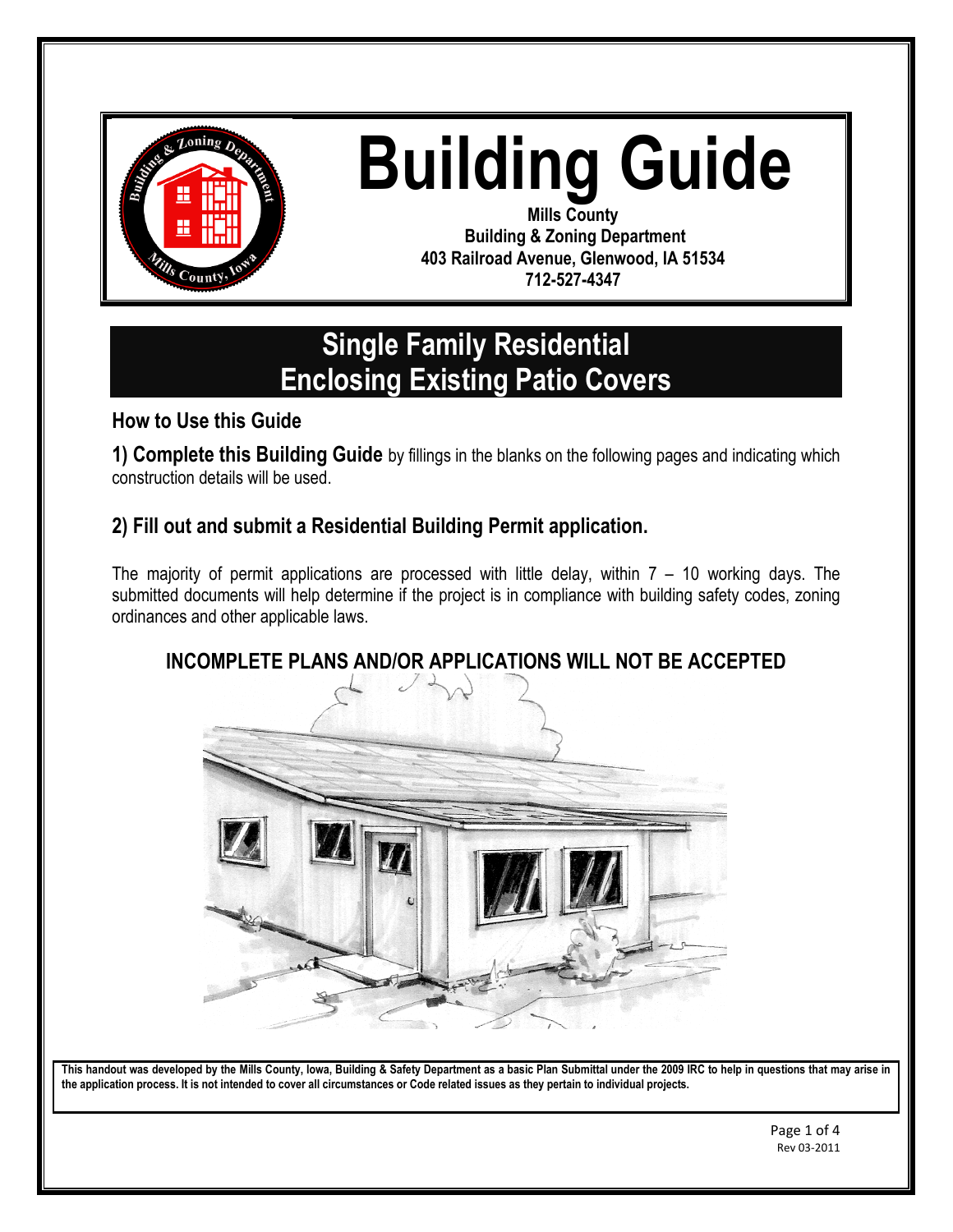### **Single Family Residential Enclosing Existing Patio Covers**

#### **General Notes**

- 1. A submittal would enclose an existing code compliant and previously permitted patio cover with new walls of glass, framing, or other approved materials, to create a new non-heated, nonhabitable enclosed patio.
- 2. To be allowed any of the code exceptions listed under Appendix H of the 2006 IRC, Patio Cover enclosure walls may have any configuration, provided the open or glazed area of the longer wall and one additional wall is at least 65% of the area below a minimum of 6 feet 8 inches of each wall, measured from the floor.
- 3. Note; that all existing house windows and doors must remain in place. Heated areas and habitable rooms shall be submitted as a residential addition. The new room shall not block required egress from any area and shall not reduce any required natural light and ventilation.
- 4. Garage walls, doors and windows that previously had an exterior exposure but are now within the enclosure shall be modified to meet required fire rated separation requirements.
- 5. Note: Various ICBO-ES / ICC-ES Patio Cover Reports prohibit enclosure.
- 6. Provide gutters and downspouts with adequate drainage away from the structure.

#### **Minimum Submittal Documents**

- A completed Residential permit application.
- 2 sets of complete construction documents, clearly indicating all components and how they are to be anchored to one another, to the slab / foundation, to the roof, and to the dwelling.
- A floor plan view of all room uses within the dwelling that are directly adjacent to the new patio enclosure. Include any existing window wells (from the basement) that would now be within enclosure. See sample drawing on page 3.
- Details regarding how the new walls / glazing shall be protected from any potential slab movement due to frost and expansive soils.
- Frost protected foundation systems, or protection of existing slabs.
- A current ICBO-ES / ICC-ES or other approved inspection / design report for propriety wall component systems or assemblies.
- Provide an electrical plan indicating locations of outlets, lights and switches.
- Clarification of the type and location of lateral (wind) bracing, wall to foundation bolting, etc.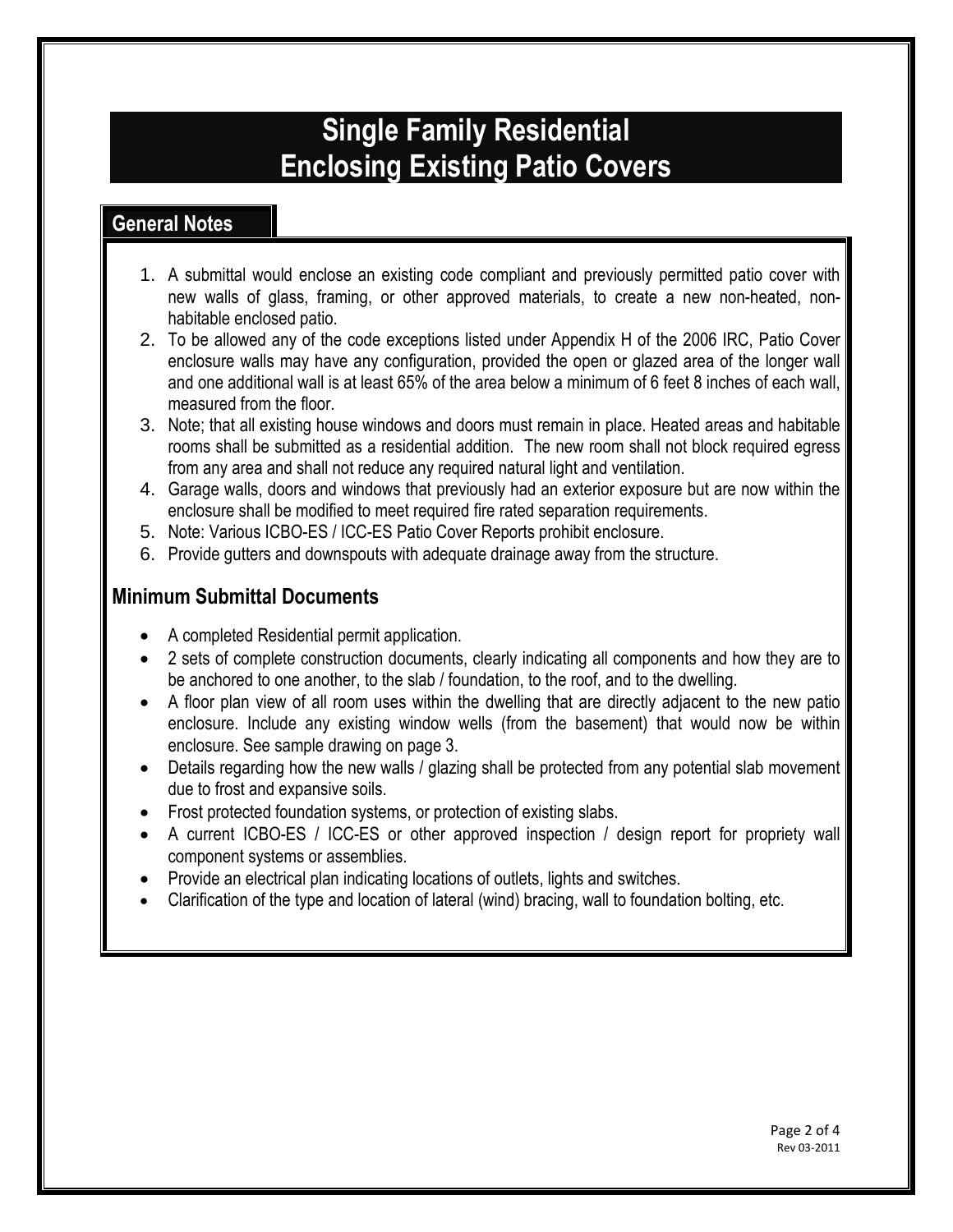# **Single Family Residential Enclosing Existing Patio Covers**

## Sample Floor Plan



Rev 03-2011